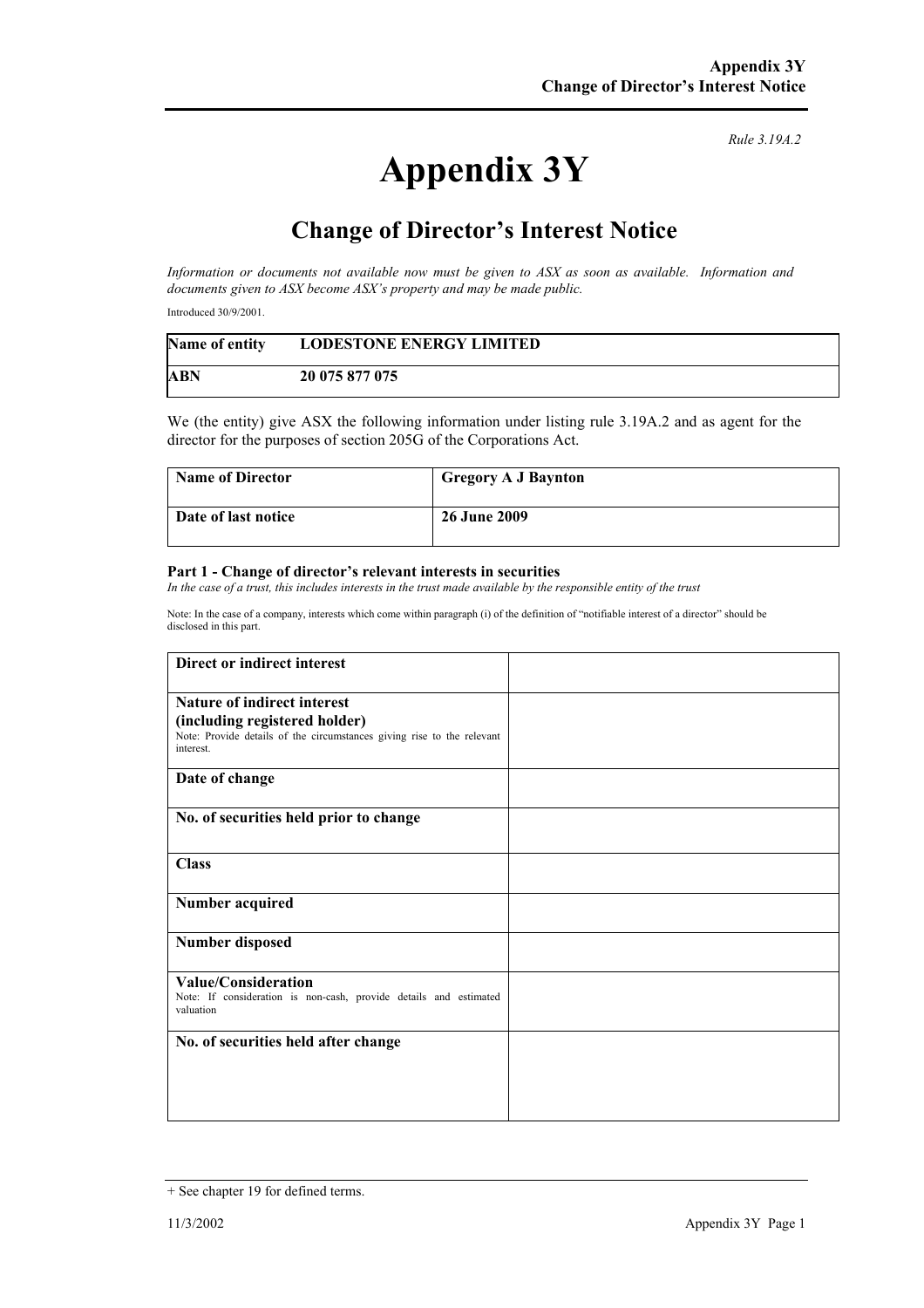| <b>Nature of change</b><br>Example: on-market trade, off-market trade, exercise of options, issue of<br>securities under dividend reinvestment plan, participation in buy-back |  |
|--------------------------------------------------------------------------------------------------------------------------------------------------------------------------------|--|
|                                                                                                                                                                                |  |

## **Part 2 – Change of director's interests in contracts**

Note: In the case of a company, interests which come within paragraph (ii) of the definition of "notifiable interest of a director" should be disclosed in this part.

| <b>Detail of contract</b>                                                                                                                                                      | Share Sale and Purchase Agreement ("SPA") between<br>Orbit Capital Pty Limited and Allegro Capital Nominees<br>Pty Ltd ("Vendors") and the Company pursuant to<br>which, subject to approval by shareholders, the Vendors<br>will be issued shares in the Company in consideration<br>for the sale of all of the issued shares in Tambo Coal &<br>Gas Pty Ltd and Moreton Energy Pty Ltd. Further<br>details are in the Company's announcement of the SPA<br>on 22 December 2009. |
|--------------------------------------------------------------------------------------------------------------------------------------------------------------------------------|-----------------------------------------------------------------------------------------------------------------------------------------------------------------------------------------------------------------------------------------------------------------------------------------------------------------------------------------------------------------------------------------------------------------------------------------------------------------------------------|
| <b>Nature of interest</b>                                                                                                                                                      | Mr Baynton is a director and shareholder of Orbit<br>Capital Pty Limited and a director of Allegro Capital<br>Nominees Pty Ltd as Trustee for Allegro Capital Trust<br>of which Mr Baynton is also a potential beneficiary,<br>which are the Vendors under the SPA                                                                                                                                                                                                                |
| Name of registered holder<br>(if issued securities)                                                                                                                            | Orbit Capital Pty Limited and Allegro Capital Nominees<br>Pty Ltd will be issued shares in the Company.                                                                                                                                                                                                                                                                                                                                                                           |
| Date of change                                                                                                                                                                 | As disclosed by the Company to ASX on 22 December<br>2009, the SPA was executed on that date, but<br>completion of the SPA, and the issue of securities in<br>consideration, is subject to shareholder approval                                                                                                                                                                                                                                                                   |
| No. and class of securities to<br>which interest related prior to<br>change<br>Note: Details are only required for a contract in relation<br>to which the interest has changed | Nil                                                                                                                                                                                                                                                                                                                                                                                                                                                                               |
| <b>Interest acquired</b>                                                                                                                                                       | Subject to shareholder approval, the vendors will be<br>issued 407,288,211 Ordinary fully paid shares.                                                                                                                                                                                                                                                                                                                                                                            |
| <b>Interest disposed</b>                                                                                                                                                       | Nil                                                                                                                                                                                                                                                                                                                                                                                                                                                                               |
| <b>Value/Consideration</b><br>Note: If consideration is non-cash, provide details and<br>an estimated valuation                                                                | All issued capital in Tambo Coal & Gas Pty Limited and<br>Moreton Energy Pty Limited. Refer ASX release dated<br>22 December 2009 for details of assets held within those<br>companies. An independent Expert Report on the value<br>of the consideration will be provided to shareholders<br>prior to the Extraordinary General Meeting at which<br>shareholder approval for the transaction will the sought.                                                                    |

<sup>+</sup> See chapter 19 for defined terms.